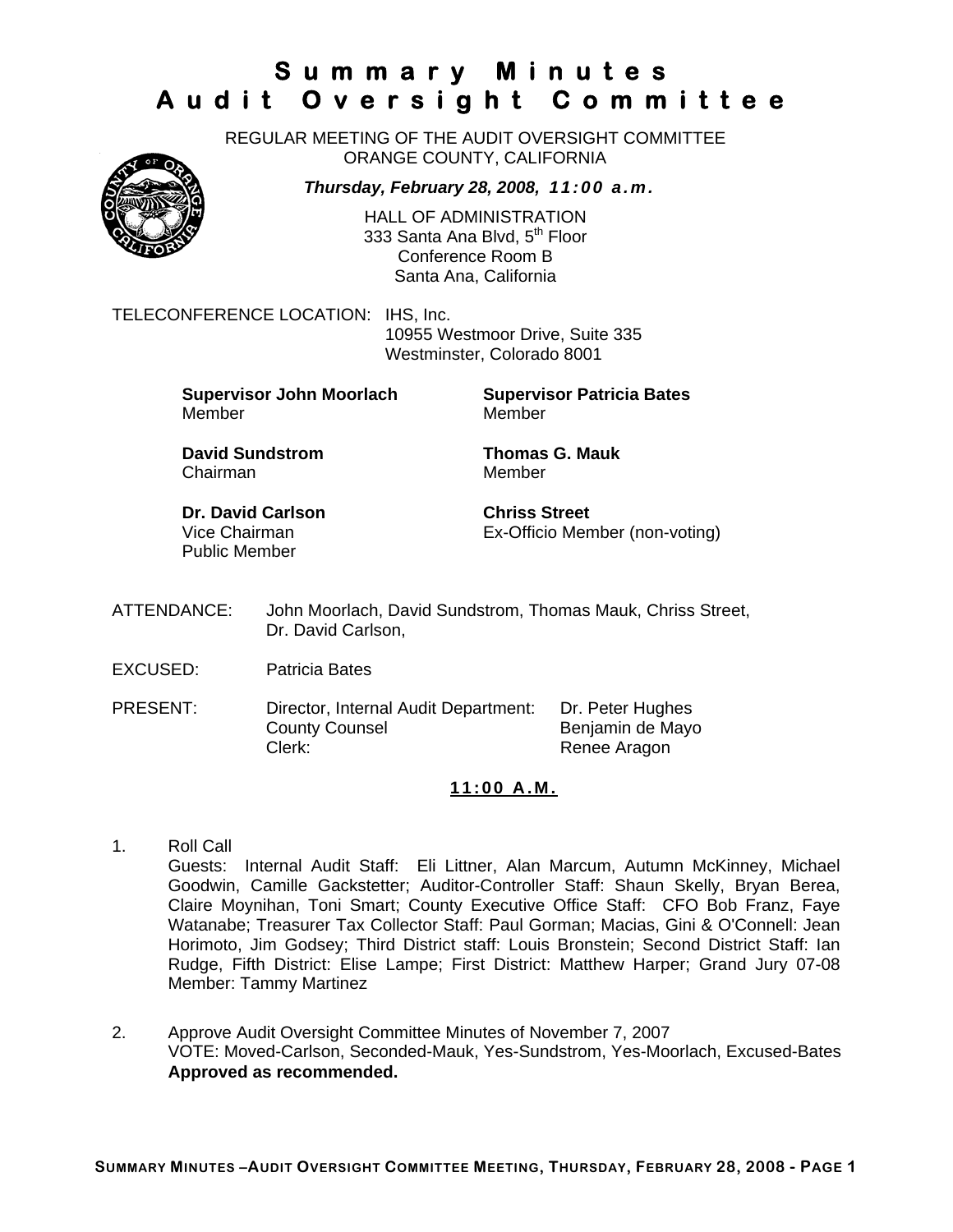### 3. Receive communication required in accordance with auditing standards from External Auditor – Macias, Gini & O'Connell (MGO) VOTE: Moved-Moorlach, Seconded-Carlson, Yes-Sundstrom, Yes-Mauk, Excused-Bates **Received.**

Mr. Jim Godsey addressed the Committee. Referring to the package there were corrections noted to the submission date. The date of the communications was corrected to read December 12, 2007. Also, the audit report date for the Basic Financial Statements was corrected to read December 12, 2007.

Mr. Godsey explained their required communications under auditing standards as stated in the package. It was designed to give the AOC perspective to the nature of scope and standards used for the audit of the current year. MGO had examined the financial statements for Orange County for the fiscal year ending June 30, 2007. MGO issued reports on basic financials dated December 12, 2007, the OC Special Financing Authority dated November 16, 2007, the OC Development Agency dated November 20, 2007, John Wayne Airport dated December 6, 2007, and Integrated Waste Management Department dated November 30, 2007. They were in the final stages of finishing the compliance audit and single audit in accordance with A133 standards for federal financial assistance.

As noted in the package, Mr. Godsey stated their responsibility under generally accepted accounting principles to plan the audit so as to obtain reasonable but not absolute assurance and that the financial statements were free from material misstatement.

MGO had discussions with Management during the past year on the new risk assessment and internal control standards that would become effective in 2008. MGO stated they had discussions with the AOC as well. The new standards require significant additional documentation by management. The auditing standards required the auditors to conduct a much more thorough examination and assessment of Orange County's internal controls than in the past. It required the County to demonstrate it had adequate controls over its financial statements. MGO anticipated the external auditor would spend significant amount of time in obtaining an adequate understanding and assessment of the County's controls.

Mr. Godsey referenced the other information and documents containing audited financial statements. MGO did not audit the annual reports but rather validated the financial reports which were included in its entirety. Under significant accounting policies, management was responsible for the selection and use of the appropriate accounting policies. There was no significant or unusual type of transactions that would require mention. The accounting estimates and audit adjustments were discussed and there were no disagreements with management, no consultations with other independent accountants, no issues discussed prior to retention of independent auditors and no difficulties encountered in performing the audit. Mr. Godsey stated there were no unusual difficulties encountered during the course of the audit. The accounting estimates were a critical part of the preparation process for the audit. Mr. Godsey stated MGO was required to disclose to the Committee any audit adjustments that were posted or not posted during the year. There were four adjustments noted on Attachment A, Page 5 of the package.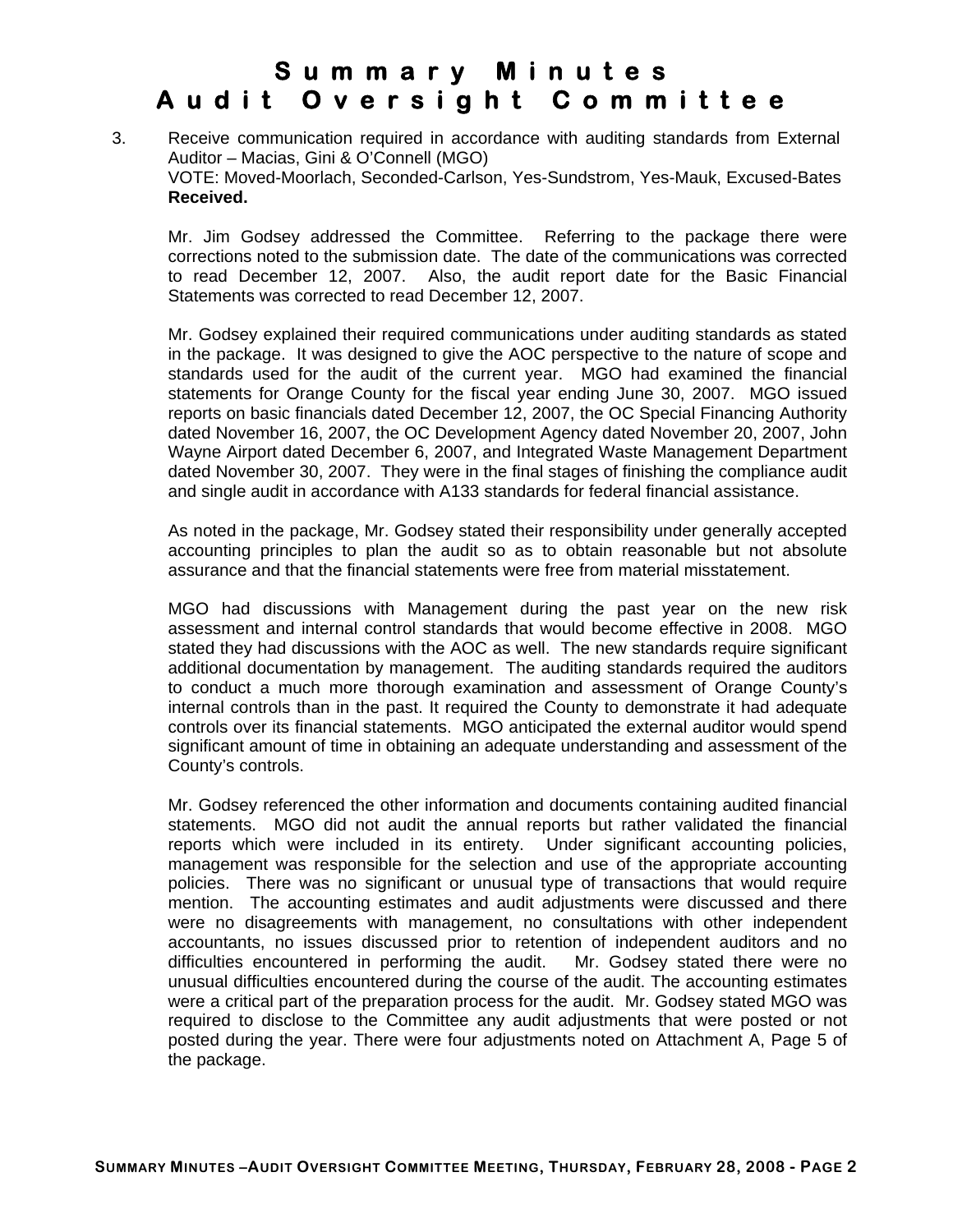During the course of the audit, many discussions with Management occurred at all levels of the County. We were required to present any concerns raised and whether they were resolved satisfactorily or not. During the course of the audit, there was no disagreement noted in the letter. However, Mr. Godsey stated there was potential possible subsequent events that happened subsequent to the June 30, 2007 balance and the audit report date that was discussed later in the meeting (see agenda item 8).

4. Receive oral status of triennial audit of various bargaining unit Memoranda of Understanding Agreements and Amendments for employee withholdings (AOC Meeting 9/5/07, Item 6, 11/7/07, Item 3)

VOTE: Moved-Moorlach, Seconded-Sundstrom, Yes-Carlson, Yes-Mauk, Excused-Bates **Received** 

Dr. Hughes provided a status of the audits underway. Mr. Marcum stated they audited the cost allocation for the pension enhancements that were negotiated with OCEA. The objective was to determine whether the OCEA members were picking up the cost for their pension enhancements and were given credit for related health care savings resulting from making higher co-pays and other concessions. The audit conclusion was that the OCEA members were properly picking up the costs and were properly credited for health care savings. Dr. Hughes noted it was a difficult and complex audit. Dr. Hughes said there was tremendous assistance by the CEO/Public Finance and Human Resources Dept. The draft of the report would be issued today or tomorrow.

5. Receive oral status on audit coverage in the Sheriff Department (AOC Meeting 11/7/07, Item 6)

VOTE: Moved-Sundstrom, Seconded-Moorlach, Yes-Carlson, Yes-Mauk, Excused-Bates **Received.**

Dr. Hughes stated the audit focused on the Sheriff and his Command Staff or Sheriff Administration in terms of travel, purchasing card and petty cash transactions and revolving fund activity. Mr. Goodwin stated command staff included the former Sheriff Corona, the Undersheriff, 4 Assistant Sheriffs and 4 administrative support staff. The review was divided into three audits. Two of the three audits were completed and reports were issued. 100% of transactions incurred by or on behalf of Sheriff Administration in those areas were evaluated. No material or significant areas of noncompliance issues were revealed. Mr. Goodwin said they looked for evidence of deviation from standard county procedure or evidence of management override and none were found. The sole-source contracts audit was still in progress. The Sheriff's office has been very cooperative.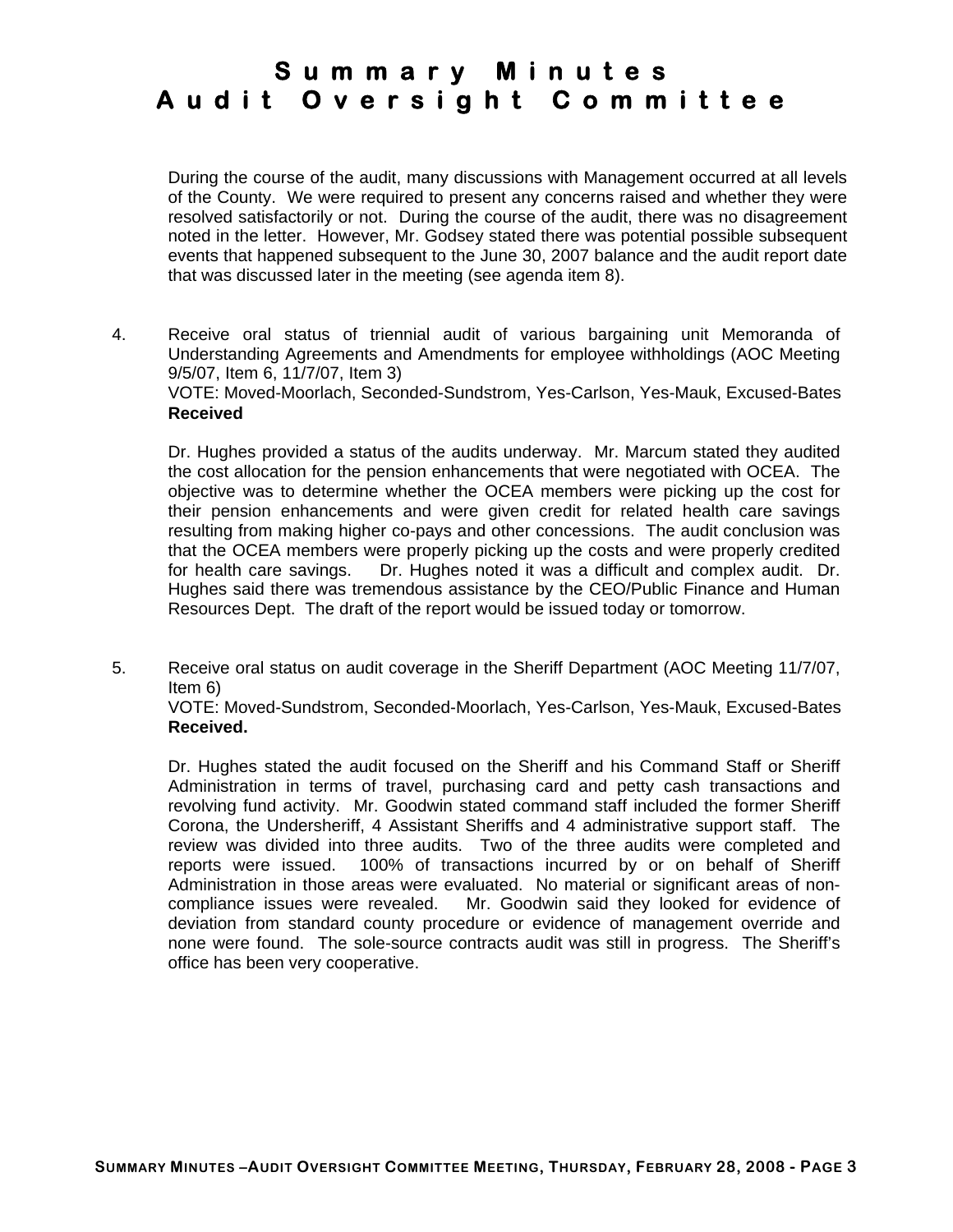6. Receive and file OC Internal Audit Department Status Report for period October 1, 2007 through December 31, 2007 and Executive Summaries of Audit Finding Summaries for the Period October 1, 2007 through December 31, 2007 VOTE: Moved-Sundstrom, Seconded-Moorlach, Yes-Mauk, Yes-Carlson, Excused-Bates **Approved as recommended.**

Dr. Hughes presented the status report and stated the department was on schedule and on budget. Dr. Hughes noted that the directives of the AOC on the Sheriff's Department audits and the pension audit resulted in other audits being post-pone or cancelled to accommodate the requests of the AOC. Mr. Moorlach requested clarification on page 1, DA worker's compensation audit overage of hours. Mr. Marcum stated that on one of the grants a check worth approximately \$240,000 was missing. Hours were added to track the check and identify the problem. Mr. Marcum stated the DA would be billed for the work. Mr. Moorlach asked about the Apportionment Audit in the Treasurer's office on Page 2, with an overage of 211 hours and was satisfied with the explanation. Mr. Moorlach asked about the Public Finance audit, Page 2, with an 141 hour overage and was satisfied with the explanation.

7. Receive and file External Audit Coverage  $2^{nd}$  Quarter Status Report FY 07/08 VOTE: Moved-Moorlach, Seconded-Mauk, Yes-Sundstrom, Yes-Carlson, Excused-Bates **Approved as recommended.** 

8. Receive oral update on Treasury Investment Pool SIVs Initial VOTE: Mr. Moorlach motioned to receive the oral report, Second-Sundstrom, Yes-Carlson, NO-Mauk, Excused-Bates COMMENTS: Mr. Mauk requested perspective and plans for disclosure on the most recent developments. He was not comfortable to receive and file at this time, but wanted to know prospectively what the disclosure language would be for the Continuous Bond Disclosures as well as the process for making the disclosure. Mr. Sundstrom made a modification substitute motion to bring this issue back and look at the subsequent disclosures for the next AOC meeting. Substitute Motion VOTE: Mr. Moorlach moved the item, Second – Carlson, Yes-Sundstrom, Yes-Mauk, Excused-Bates

 Dr. Hughes stated he raised concerns regarding the adequacy of the disclosure related to the SIVs in the CAFR that was issued on December 12, 2007. He stated the County was completely silent regarding the County's holdings of SIVs in its 2007 CAFR. Dr. Hughes stated he brought his concern to the A-C, MGO, and CFO on February 27, 2008. Dr. Hughes stated he told the group that he believed some type of disclosure would have been appropriate. This was due to the fact that the County held almost \$1 billion in SIV or 16% of its investment pool at a time when SIVs in the industry was defaulting due to the collapse of their supporting assets. Dr. Hughes' main concern was whether or not the AICPA and SEC standards required the County to make a disclosure. Upon a very in-dept analysis of the audit standards, he agreed with the A-C and MGO that the standards did not require a disclosure, but did not prevent disclosure if management was so inclined.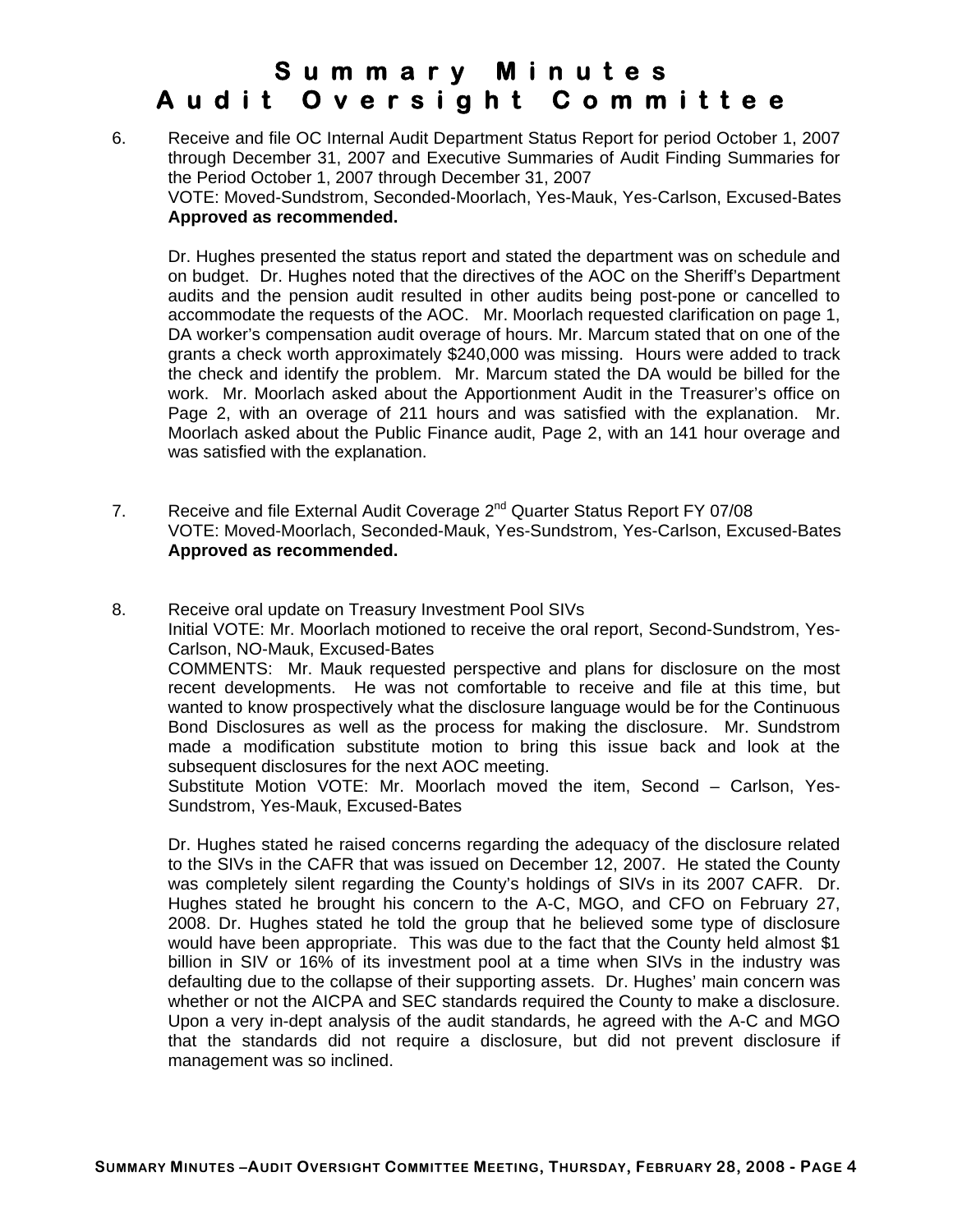Mr. Sundstrom stated he did an exhaustive review of pertinent auditing standards AU560 and AU561 dealing with subsequent events and AU530 dealing with the dating of an auditor's report. Mr. Sundstrom stated the matter was discussed extensively internally and with the auditor (MGO) prior to release of the financial statements on December  $12<sup>th</sup>$ , 2007. Mr. Sundstrom explained the dating of the reports. The first date was the actual date of the auditor's report, December 12, 2007. The second date was the date the auditor (MGO) gave the client (A-C) the report, December 20, 2007.

The third date was when the reports were published, January 12, 2008, meaning the reports were returned from printing and then distribution was made. As of the  $12<sup>th</sup>$  of January, it was the A-C's opinion that there was nothing material that required disclosure in the financial statements based on his review of AU560 and AU561 as it related to a subsequent event that would either require a Type 1 or Type 2 disclosure in the financial statements.

 Mr. Sundstrom stated the SIVs in question were on credit watch negative at that particular time, but no rating agency had downgraded those investments. Mr. Sundstrom said the Treasurer had devalued or slightly written them down at that time. He said that work was reviewed and in his view it was an overly conservative write down and at that time, even though it was several million dollars, it was not material enough to the financial statements as a whole. Additionally, he felt it was a normal course of a 6 billion dollar investment portfolio. Accordingly, the A-C did not pull the financial statement from the printers. He said it was not enough on December 10, 2007 to write a separate disclosure so he released the statements without changes. Mr. Sundstrom said that subsequently Dr. Hughes reviewed the issue and felt there might be a need to disclose the SIV matter in the financials and raised the question as to whether or not a recall and reissue of the financial statements was required. Mr. Sundstrom did not see any additional information to change his original position and accordingly did not recall and reissue the financial statements. Mr. Sundstrom asked Mr. Godsey of MGO to address the Committee.

Mr. Godsey addressed the Committee. He stated they had an on-going responsibility with the audit that if anything came to their attention about the audit, they would evaluate what impact it would make on their opinion. In consultation with their in-house experts in the field, they sought their insights. He stated that just prior to December 20, 2007 there was great discussion just before the release of their opinion. Mr. Godsey said they were aware that the Treasurer made a report to the Board of Supervisors about the deteriorating status of the SIV fair market value. His concern was first that there may be any change of value which would result as a Type 1 disclosure given its materiality to the financial statements taken as a whole. Being that it was not the case, the need for subsequent or additional disclosures of anything that happened after the balance sheet date but before the release of the report was then considered. They evaluated the rating agency information and met with the Auditor-Controller. Mr. Godsey stated the Auditor-Controller did not feel a need for disclosure and consequent recall of the financial statements. Their internal experts concurred that there was not a material exception to the disclosures that would impact their opinion.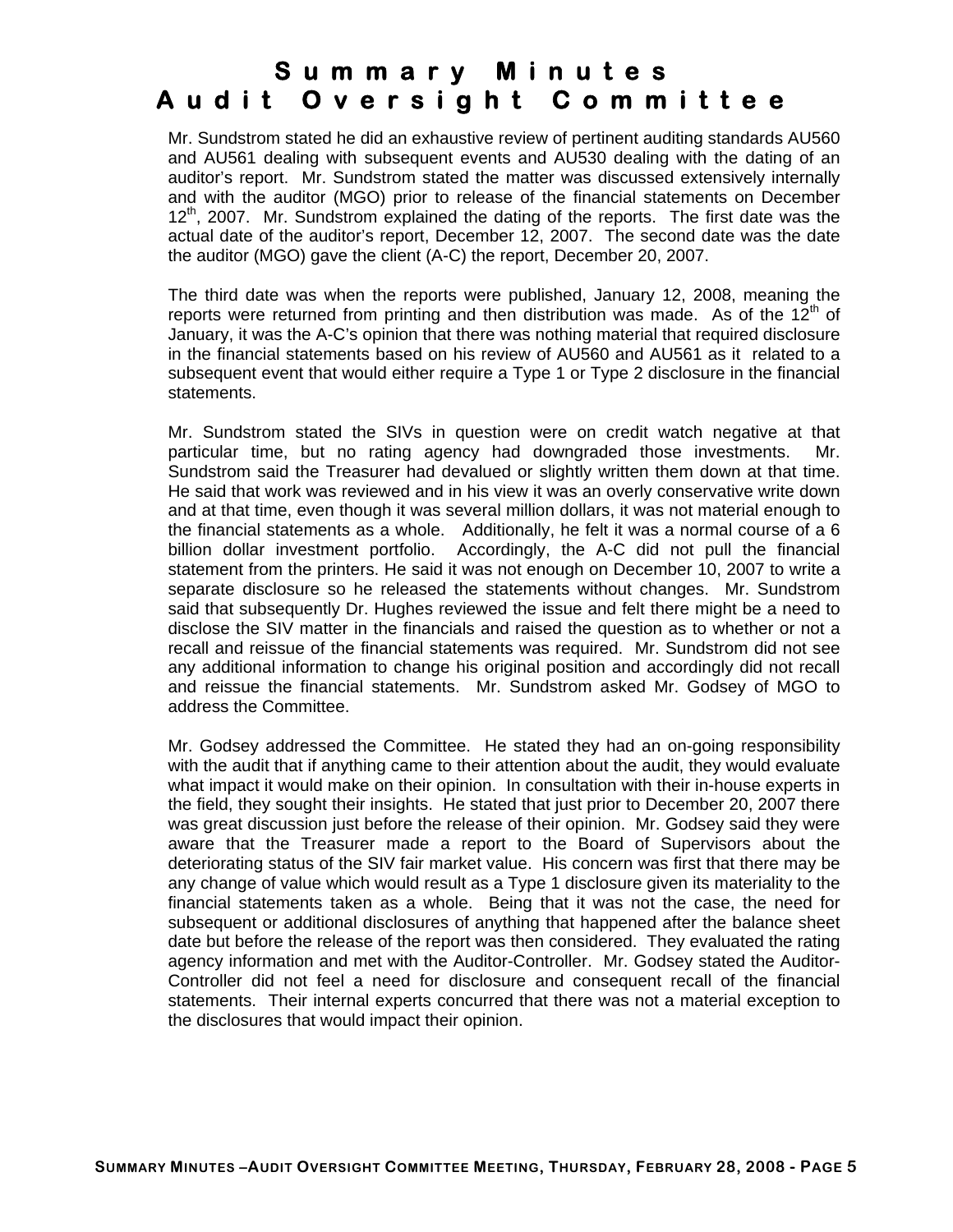MGO continued to monitor the market and dynamics of change. The PFM report was released at the end of January 2008. Mr. Godsey stated an event after the opinion and release date of the financials, although significant, did not obligate MGO to inform the users of those financial statements that they could no longer rely upon their opinion. However, had the PFM identified a material event that had taken place prior to December 20<sup>th</sup> MGO may have considered a different course. The PFM report triggered another follow-up meeting with Auditor-Controller and Treasurer. Mr. Godsey stated that IAD shared their concern and the information was gathered. The conclusion was formed that there was not a material event that would require MGO to withdraw their opinion on the financial statements unless reissued. The meeting on February 24, 2008 with The Director of Internal Audit, the Auditor-Controller, and Macias, Gini, & O'Connell confirmed their understanding and the consensus was that there was no obligation to recall the financial statements.

Mr. Godsey said the on-going concern of disclosures at that point was that the County did have, on some of its outstanding bonds, continuing disclosure requirements. He said developments in the SIV condition would be heavily considered as part of any ongoing bond disclosures.

Dr. Hughes stated the County had an opportunity with the annual Treasury Fund Audit being conducted by the Auditor-Controller, to make a disclosure in the next few months to enable the County to make a contemporaneous disclosure rather than waiting a year for the next CAFR. Dr. Hughes stated a Continuous Bond Disclosure went out last week. He said that Mr. Franz offered to submit an updated PFM report as a supplement to the bond disclosure. He added that Mr. Franz was evaluating a web-based clearinghouse communication with the investment community to allow for just-in-time information. Dr. Hughes restated he agreed with A-C and MGO that a recall and reissue was not required at this time. There were other vehicles to keep the investment community informed than the 2007 CAFR.

Mr. Mauk stated he never felt the financial statements would need to be reissued as regards to the SIVs. He was comfortable with what MGO presented. However, he was not comfortable with the filing of the PFM report as a disclosure document because it had not disclosed the current status. He said the PFM report stated that the Whistlejacket SIV was a fine investment when at this time it defaulted. Mr. Mauk asked specifically what the Auditor-Controller and Treasurer were going to do to be sure that the investment community was aware of the current status of the investment portfolio of the OC as it evolved and changed. Mr. Mauk felt comfort that the Auditor-Controller's upcoming annual audit of the Treasurer's investment pool would make a disclosure to bring the County current. Mr. Sundstrom stated he spoke with Mr. Gorman from the Treasurer's office that morning and said they were in the process of drafting the footnotes to the financial statement that would address the SIVs condition. Mr. Mauk stated his interest was to have a level of comfort that the Board was protected as respects to the current situation of the County's investment portfolio as opposed to the important but resolved question that it was not necessary for the County's financial statement to be revised. He requested to know what steps would be taken for on-going proper disclosure and for the specific disclosures made or proposed be brought to the AOC for review and approval.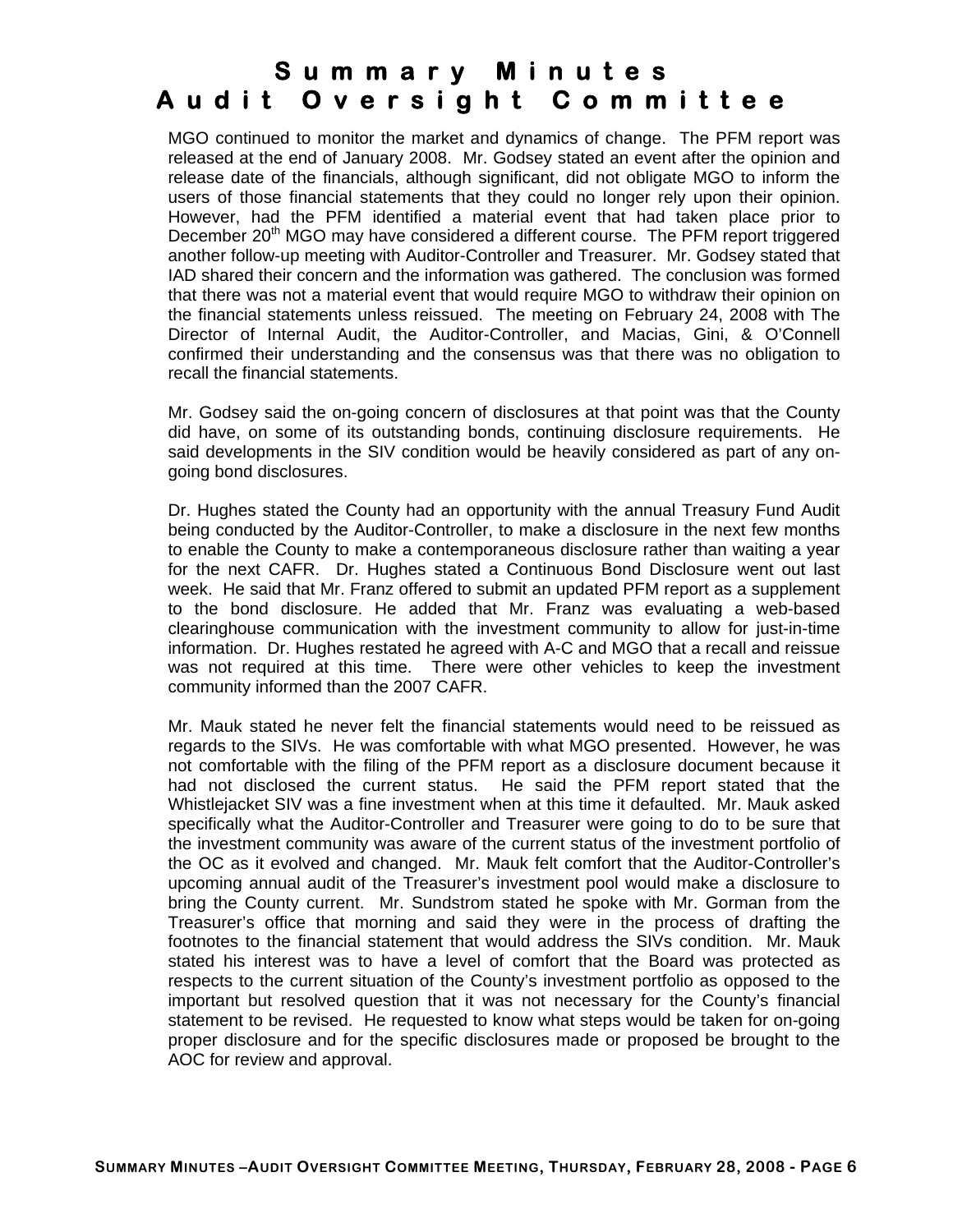Mr. Franz said relating to continuing disclosure, there were five points during the year as related to disclosure. He stated one was made last week that had the standard information that it was required to put into their financial statements. Also, filing the PFM report was not adequate because things had happened since the report was issued. They are now working with PFM to have them update the report to describe the changes since January 29, 2008. The intent would be to file that as the amendment on continuing disclosures. As other reports were issued they would be considering those for release as well. Mr. Franz stated the bond buyers and bond holders would be the recipients of the reports. The continuing disclosure requirements on the investment portfolio activities did not technically require him to amend the disclosure or even disclose the activities. Yet in the abundance of caution, they worked with outside disclosure counsel and it was concluded that an amendment and a description would be filed electronically.

Mr. Gorman stated that Tustin Unified School District was in the process of issuing their general obligation bond and spoke with their counsel about the need to expand on their disclosure and that they were working with their counsel and Auditor-Controller on this issue. Mr. Moorlach requested Mr. Franz to provide copies of the SEC report to the Board of Supervisors on a regular basis.

Mr. Moorlach asked Mr. Gorman when the write-down was reflected on the SIVs. Mr. Gorman responded, November  $30<sup>th</sup>$ . Mr. Moorlach asked if those numbers were included in the June 30, 2007 numbers or if a GASB 31 adjustment for the SIVs was done. Mr. Sundstrom stated it was not required. Mr. Godsey stated that had there been an impact on the June 30, 2007 balances as a subsequent event it would have triggered the need to go back and change the financial statements, but that was not the case. It was an event subsequent to that. Mr. Godsey stated the only option they considered was the need for a disclosure as a subsequent event. The need to write down for June 30, 2007 was not there. Mr. Godsey stated that if Management had elected to recall the financial statements to include the disclosure normally they would reissue their report with dual dates. For example, they would issue their report with an issue date of December  $4<sup>th</sup>$  with the exception of paragraph 3, note 18 on subsequent events where the disclosure would be made. Mr. Moorlach stated the whole SIV issue was very public and asked MGO if there was a discussion to include a small footnote or just a mention of the SIV situations in the disclosure versus a full blown one and why they decided to do nothing at all. Mr. Godsey stated his role was not to be an arbitrator on the issue. They were to understand the facts and either agree or disagree with Management once Management reached a conclusion. At the time MGO issued their opinion, it was management's call and had there been a sense that the lack of disclosure was material or material misstatement in the financial statement, MGO would have absolutely come forward and would have said they would not be able to issue the their opinion. MGO concluded that the lack of the disclosure by Management would NOT require them to change their opinion.

Dr. Hughes noted that they explored what was mandatory and required for disclosure versus what was optional. The authoritative text left it up to professional judgment of the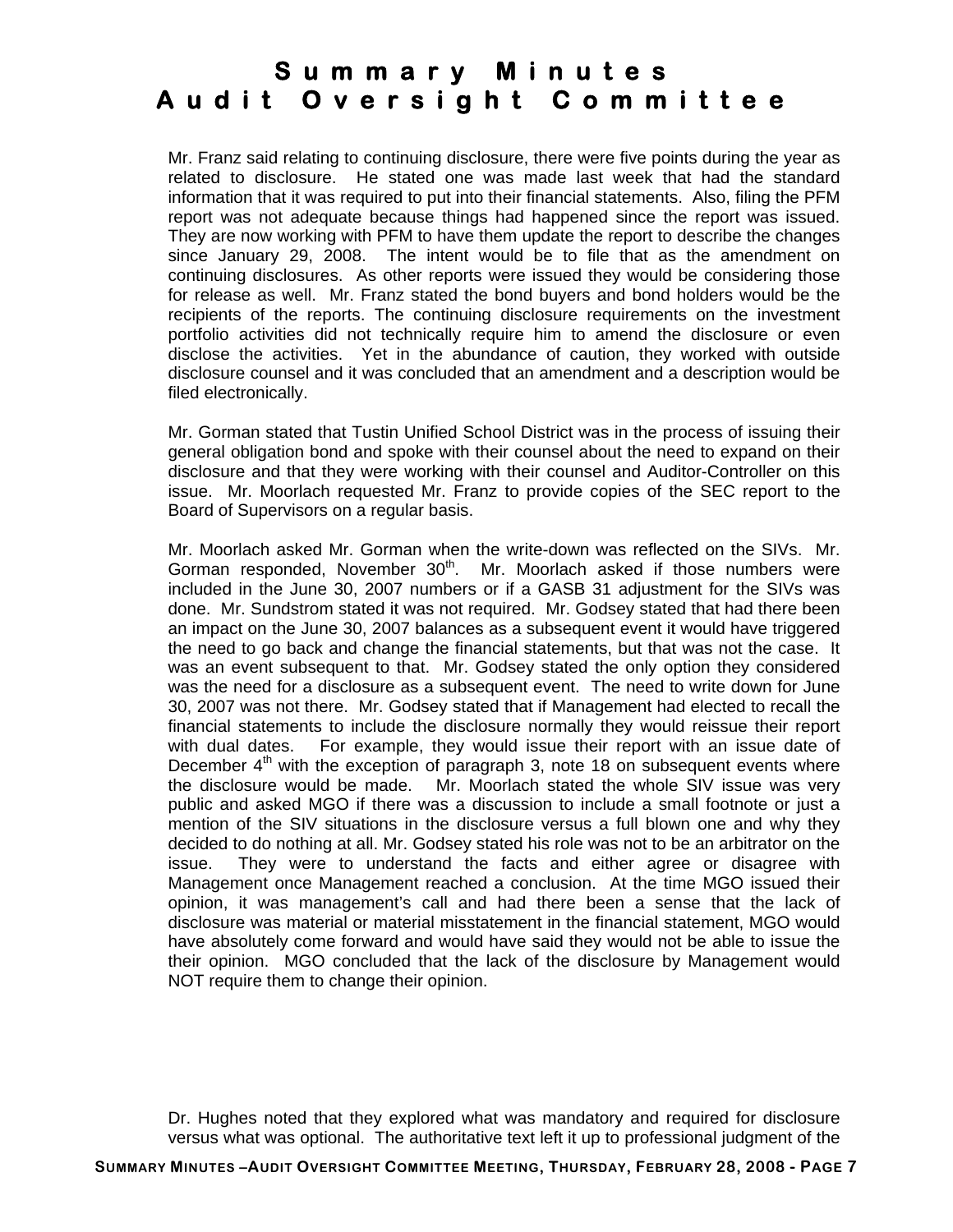individual entity. There were no fixed numbers or magical thresholds that would automatically require a disclosure. The guidance provided was to advise the entity, in light of the circumstances; to determine what they felt would influence the investor. Therefore if Management had decided to make a disclosure there was nothing to preclude it nor was there any stated definitive event ratio or number that obligated a disclosure. Mr. Moorlach stated that in 2002 after Edison had defaulted on some its notes, Orange County chose to disclose. He felt that if the County erred, we should err on the side of too much rather than too little in our disclosures.

 Dr. Hughes stated that Internal Audit was proposing to audit CAFR and on-going Bond disclosure process with an eye to making it more formal.

 Mr. Sundstrom stated there was extensive discussion on the disclosure issue all around. Mr. Sundstrom offered to Dr. Hughes that if he wanted to be brought to the table in the future on the CAFR disclosures then certainly, Mr. Sundstrom would include him in future conversations. Mr. Sundstrom wanted to be consistent with prior financial statements. It should be noted that while a few SIVs were on credit watch none had been down graded as was the case with Edison securities in 2002. California Edison dropped down to a D rating that caused a lowering in the value of the whole investment pool itself. He personally conducted a considerable amount of research to conclude the SIVs were not in danger. He was convinced that there was nothing in peril at the time of the release of the financial statements. PFM came to the same conclusion and he was relieved and happy with the conclusions of the report.

Mr. Moorlach requested that the minutes reflect the extensive dialogue that the key officers of the County discussed this matter in depth.

Mr. Sundstrom asked Dr. Hughes who told or authorized the assignment. Dr. Hughes stated that as the Director of Internal Audit, he is chartered with making ongoing assessment of risk and bringing them to Management's attention. He is not limited to identifying risk in a calendar year and then playing deaf, dumb and blind simply because the issue was not scheduled for an audit. As issues presented themselves, IAD evaluates the risk and bring it to management, the Board and the AOC's attention as warranted. Mr. Sundstrom stated that in the future, as AOC Chair, he wants to be informed of any self assigned audit work as soon as possible. Dr. Hughes stated that he would bring such issues to the attention of the AOC. Dr. Hughes stated he still wanted to get preliminary information together before it was elevated it in order to have a basis for discussion. Dr. Hughes stated that in the future he could bring it to the attention of the Chair. Mr. Mauk felt Mr. Sundstrom should have been included sooner because of his position as the Auditor-Controller and as the issuer of the financial statements, as well as his role as Committee Chair.

Mr. Moorlach felt when Dr. Hughes brought it to his attention as the Chair of the Board he felt it was a manager doing his job. The points raised by Dr. Hughes were valid and should have been raised. Mr. Moorlach stated that the issue of protocol would be worked out in the future.

9. Discuss the update on the selection of an External Auditor VOTE: Motion-Mauk, Second-Moorlach, Yes-Sundstrom, Yes-Carlson, Excused-Bates